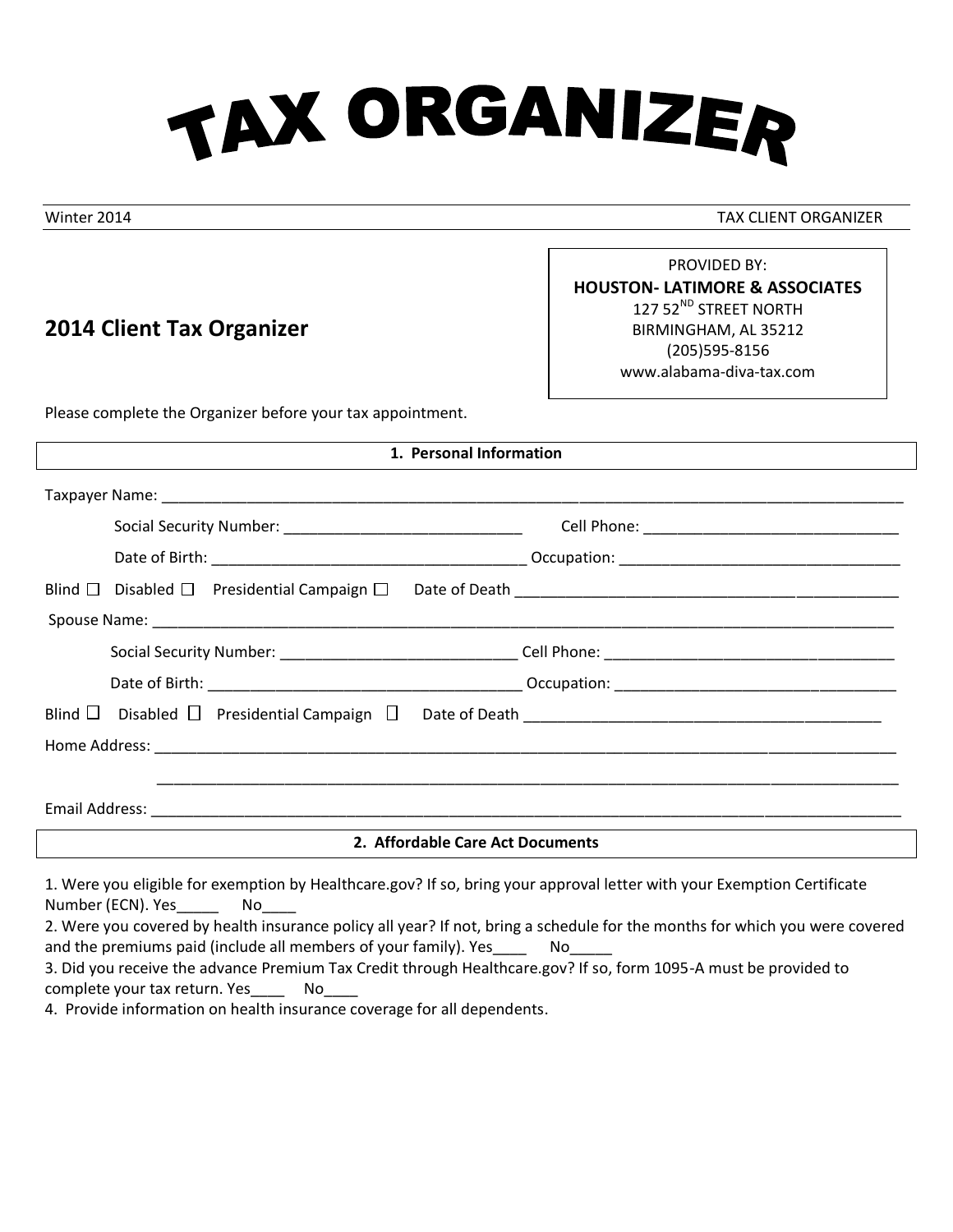# **3. Dependents (Children and Others)**

| <b>NAME</b><br>(FIRST AND LAST) | <b>RELATIONSHIP</b> | DATE OF BIRTH | SOCIAL<br><b>SECURITY</b><br><b>NUMBER</b> | <b>MONTHS LIVED</b><br>WITH YOU | DISABLED | <b>FULL TIME</b><br><b>STUDENT</b> |
|---------------------------------|---------------------|---------------|--------------------------------------------|---------------------------------|----------|------------------------------------|
|                                 |                     |               |                                            |                                 |          |                                    |
|                                 |                     |               |                                            |                                 |          |                                    |
|                                 |                     |               |                                            |                                 |          |                                    |
|                                 |                     |               |                                            |                                 |          |                                    |

Provide documents if childcare or tuition assistance paid for dependent.

#### **4. Misc Information – Provide documentation**

\_\_\_\_\_\_\_\_\_\_\_\_\_\_\_\_\_\_\_\_\_\_\_\_\_\_\_\_\_\_\_\_ \_\_\_\_\_\_\_\_\_\_\_\_\_\_\_\_\_\_\_\_\_\_\_\_\_\_\_\_\_\_\_\_\_\_\_\_\_\_

Review the following list and provide documentation as appropriate:

- 1. Provide a copy of your 2012 and 2013 income tax returns (if not previously available)
- 2. Are you self-employed or do you receive hobby income? Complete Section 11
- 3. Did you receive rent from real estate or other property? Complete Section 6
- 4. Do you have a foreign bank account, trust, or business?
- 5. Did you receive correspondence from the IRS or state taxing authorities?
- 6. Were there any births, deaths, marriages, divorces or adoptions in your immediate family?
- 7. Did you give a gift of more than \$14,000 to any one person?
- 8. Did you have any debts cancelled, forgiven or refinanced?
- 9. Did you file bankruptcy?
- 10. Did you pay interest on a student loan for yourself, your spouse, or your dependents?
- 11. Did you pay post-secondary school tuition or expenses for yourself, your spouse, or your dependents?
- 12. Did you make estimated tax payments? Provide schedule of payments or canceled checks.
- 13. Provide any other documents received noted as "Important Tax Documents"

# **5. Wage and Salary Income – Supply all W2's**

### **List Banks and Mutual Funds or Stocks**

## **6. Rental Properties**

| <b>List Name of Employers:</b>                                          |                                            |
|-------------------------------------------------------------------------|--------------------------------------------|
|                                                                         |                                            |
|                                                                         |                                            |
|                                                                         |                                            |
|                                                                         | 5. Cleaning/Maintenance _______________    |
| 7. Interest and Dividends Income-<br>Supply Forms 1099-INT and 1099-DIV |                                            |
|                                                                         |                                            |
|                                                                         | 8. Management Fees _____________________   |
|                                                                         | 9. Mortgage Interest _____________________ |
|                                                                         |                                            |
| <b>List Banks and Mutual Funds or Stocks</b>                            |                                            |
|                                                                         |                                            |
|                                                                         |                                            |
|                                                                         |                                            |
|                                                                         |                                            |
|                                                                         |                                            |
|                                                                         |                                            |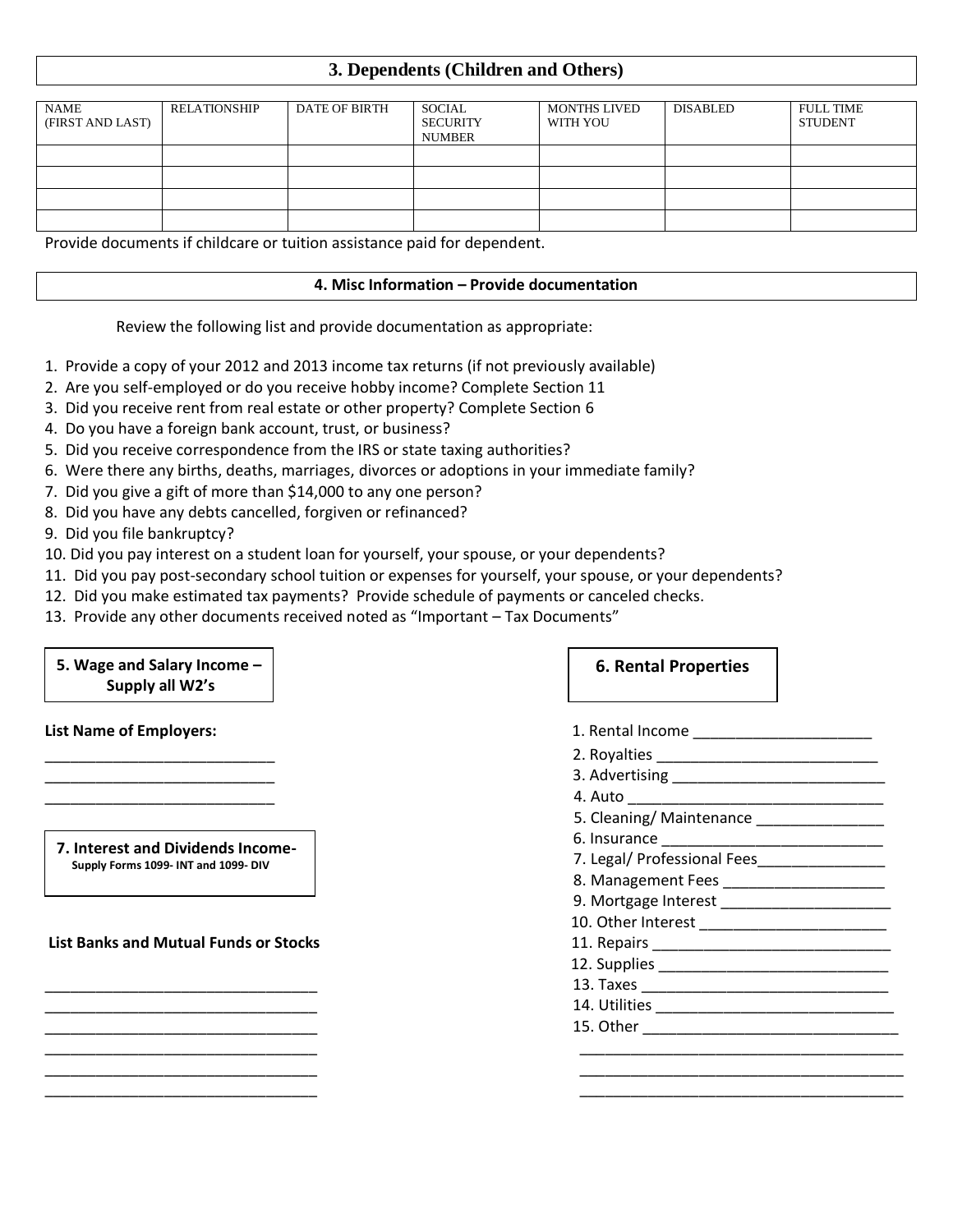### **8. Partnership, Trust, and Estate Income- Supply all Form K-1's**

\_\_\_\_\_\_\_\_\_\_\_\_\_\_\_\_\_\_\_\_\_\_\_\_\_\_\_\_\_\_\_\_\_\_\_\_\_\_\_\_\_\_\_\_\_\_\_\_\_\_\_\_\_\_\_\_\_\_\_\_\_\_\_\_\_\_\_\_\_\_\_\_\_\_\_\_\_\_\_\_\_\_\_\_\_\_\_\_\_\_\_\_\_\_\_\_\_\_\_\_\_ \_\_\_\_\_\_\_\_\_\_\_\_\_\_\_\_\_\_\_\_\_\_\_\_\_\_\_\_\_\_\_\_\_\_\_\_\_\_\_\_\_\_\_\_\_\_\_\_\_\_\_\_\_\_\_\_\_\_\_\_\_\_\_\_\_\_\_\_\_\_\_\_\_\_\_\_\_\_\_\_\_\_\_\_\_\_\_\_\_\_\_\_\_\_\_\_\_\_\_\_\_ \_\_\_\_\_\_\_\_\_\_\_\_\_\_\_\_\_\_\_\_\_\_\_\_\_\_\_\_\_\_\_\_\_\_\_\_\_\_\_\_\_\_\_\_\_\_\_\_\_\_\_\_\_\_\_\_\_\_\_\_\_\_\_\_\_\_\_\_\_\_\_\_\_\_\_\_\_\_\_\_\_\_\_\_\_\_\_\_\_\_\_\_\_\_\_\_\_\_\_\_\_

List payers of partnership, S- Corporation, trust or estate income:

### **9. IRA's, Pension, and Annuities- Supply Forms 1099- R and 5498**

Contributions for Current Tax Year:

|                    | Amount | Date | IRA/ Roth |  |
|--------------------|--------|------|-----------|--|
| Taxpayer<br>Spouse |        |      |           |  |
|                    |        |      |           |  |
|                    |        |      |           |  |

List of

accounts withdrawn:

### **Did you receive Social Security Benefits? Provide Social Security Statement**

**10. Sales of Assets (Stock, Investments, Property) - Supply Forms 1099- B, 1099- S**

\_\_\_\_\_\_\_\_\_\_\_\_\_\_\_\_\_\_\_\_\_\_\_\_\_\_\_\_\_\_\_\_\_\_\_\_\_\_\_\_\_\_\_\_\_\_\_\_\_\_\_\_\_\_\_\_\_\_\_\_\_\_\_\_\_\_\_\_\_\_\_\_\_\_\_\_\_\_\_\_\_\_\_\_\_\_\_\_\_\_\_\_\_\_\_\_\_\_\_\_\_

**If not included on sales documents, be sure to provide date of purchase cost basis at time of purchase.**

**Signature: \_\_\_\_\_\_\_\_\_\_\_\_\_\_\_\_\_\_\_\_\_\_\_\_\_\_\_ Date: \_\_\_\_\_\_\_\_\_\_\_\_\_\_\_\_\_\_\_\_\_\_\_\_\_\_\_\_\_\_\_\_\_\_\_\_\_\_\_**

#### **11. Business Income and Expenses**

| 1. Gross Receipts ____________________________ |
|------------------------------------------------|
|                                                |
|                                                |
|                                                |
|                                                |
|                                                |
|                                                |
|                                                |
|                                                |
|                                                |
|                                                |
|                                                |
|                                                |
|                                                |
|                                                |
|                                                |
|                                                |
|                                                |
|                                                |
|                                                |

| 20. Home Office:             |           |  |
|------------------------------|-----------|--|
| Total square footage of home |           |  |
| Square footage of office     |           |  |
| Utilities                    | Insurance |  |
| Other costs                  |           |  |

#### **12. Vehicle Expenses**

| 2. Total miles driven                   |
|-----------------------------------------|
| 3. Business miles                       |
| 4. Commuting miles <b>Analysis 1999</b> |
| 5. Other miles                          |
| 6. Evidence to support mileage Y N      |
| 7. If yes, is the evidence written? Y   |
| 8. Actual Expenses                      |